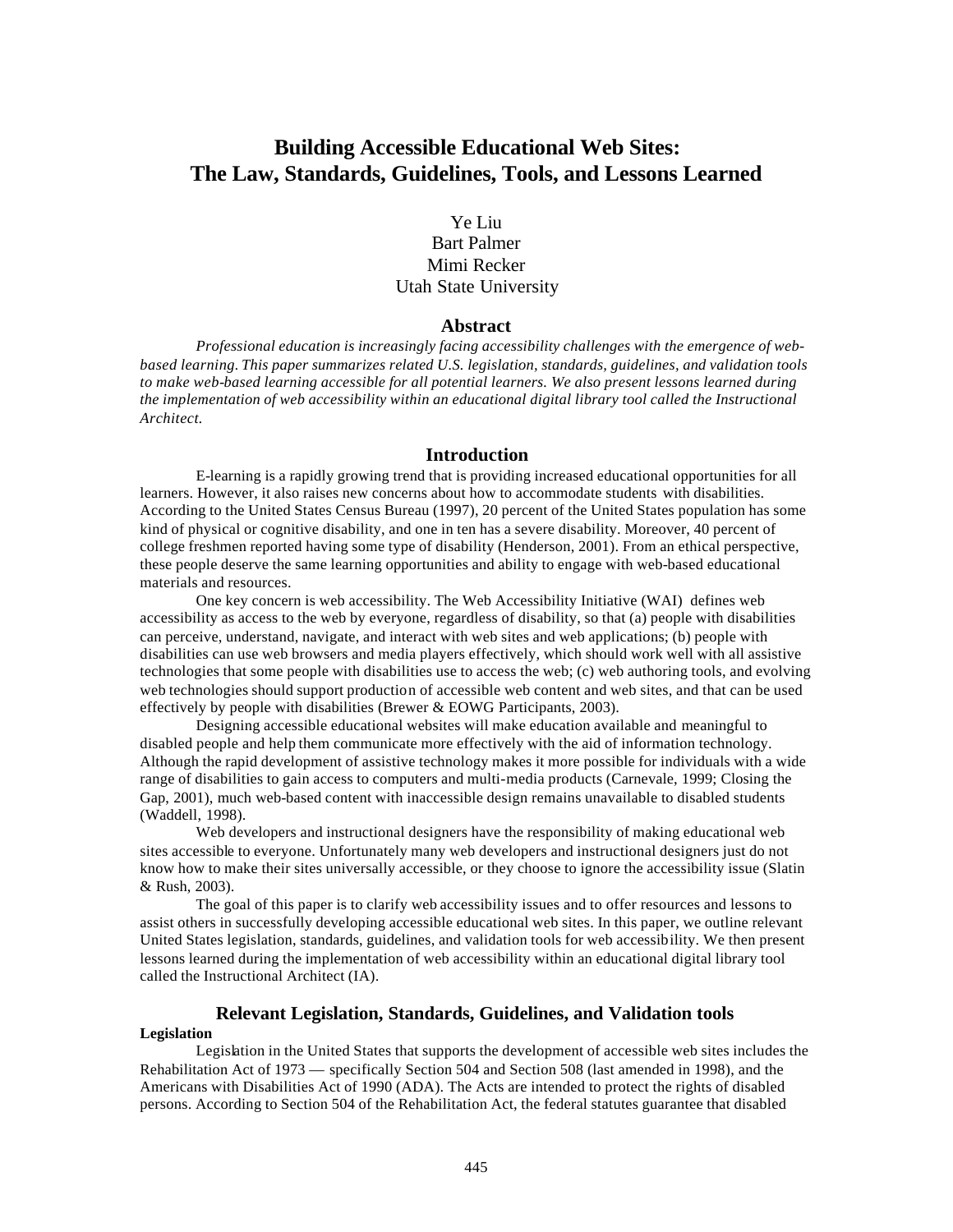learners will not be discriminated against because of their disability status, and all government agencies, fully or partially federally funded projects and schools will risk litigation if their web sites are not accessible to disabled students (Web Accessibility in Mind [WebAIM], 2003). As the ADA of cyberspace (Waddell, 1998), Section 508 of the Rehabilitation Act also provides the basis for the Electronic and Information Technology Accessibility Standards, which took effect in June 2001. Accordingly, accessible web design becomes a requirement for everyone — educators, web developers, and instructional designers — rather than an optional feature.

#### **Standards**

Standards from the World Wide Web Consortium (W3C) for HyperText Markup Language (HTML) 4.01, Cascading Style Sheets (CSS) levels 1 (CSS1) and level 2 (CSS2) specify syntax and functionality of tags and styles used in web sites.

Some new structural elements and attributes has been added in HTML 4 to improve accessibility by enhancing highly structured documents, complementing non-textual contexts, and improving navigation. For example, the FIELDSET and LEGEND elements has been added to create form structure by organizing form controls into semantically related groups, and the new "title" attribute is provided to give a short description of any web element (for example, the "title" attribute can be used with the anchor <A> element to describe the nature of a link so that web users can decide whether to follow it.)

CSS enables web authors and users to style HTML from document structure. For example, CSS allows web authors to achieve visual effects by using CSS spacing, alignment, and positioning properties. By using CSS, web authors can write simpler HTML and eliminate the use of meaningless images and nonbreaking spaces ( ), which is non-standard mark-up, to create space around an element. Removing the CSS layout information in case browsers do not support them or users who deactivate them results in cleaner, more concise documents. Reference information and tutorials on standards-based web development can be found at http://www.w3schools.com/. Most recent browsers support most of CSS1 and much of CSS2.

#### **Guidelines**

Guidelines for web accessibility are coordinated and established by the Web Accessibility Initiative (WAI). The current version of the guidelines is the Web Content Accessibility Guidelines (WCAG) 1.0 (http://www.w3.org/TR/WCAG10/), which provides web developers with guidelines and a prioritized list of checkpoints for how to write HTML and other authoring languages to make web sites accessible. Among the prioritized list, Priority 1 checkpoints must definitely be adhered to, Priority 2 checkpoints should be satisfied, and Priority 3 checkpoints may be addressed to achieve web accessibility. Currently WCAG 2.0 is still a W3C working draft.

Working with the above web accessibility standards and guidelines will help designers develop predictable, reliable, and accessible web sites.

#### **Validation Tools**

Validation tools check web sites for compliance with web accessibility standards and guidelines, summarize potential accessibility concerns, and provide links to information about potential accessibility problems identified. Some examples of free online validation tools include: the W3C HTML Validation Service (http://validator.w3.org), Bobby (http://www.cast.org/bobby), Cynthia™ Says (http://www.contentquality.com/), and WAVE (http://www.wave.webaim.org/index.jsp).

# **Lessons Learned During the Implementation of Web Accessibility within the IA**

The Instructional Architect (IA) (http://ia.usu.edu/) is an Internet portal designed for use with digital libraries of educational resources. It provides a tool for creating instructional materials using online resources (Recker, Dorward, & Nelson, 2004). To provide the same learning opportunities to all users, an accessible version of the IA was released at the end of 2003. The following summarizes lessons learned during the process of becoming aware of, obtaining training in, developing within, and testing against the standards and guidelines for accessible web sites.

### **Awareness of Web Accessibility**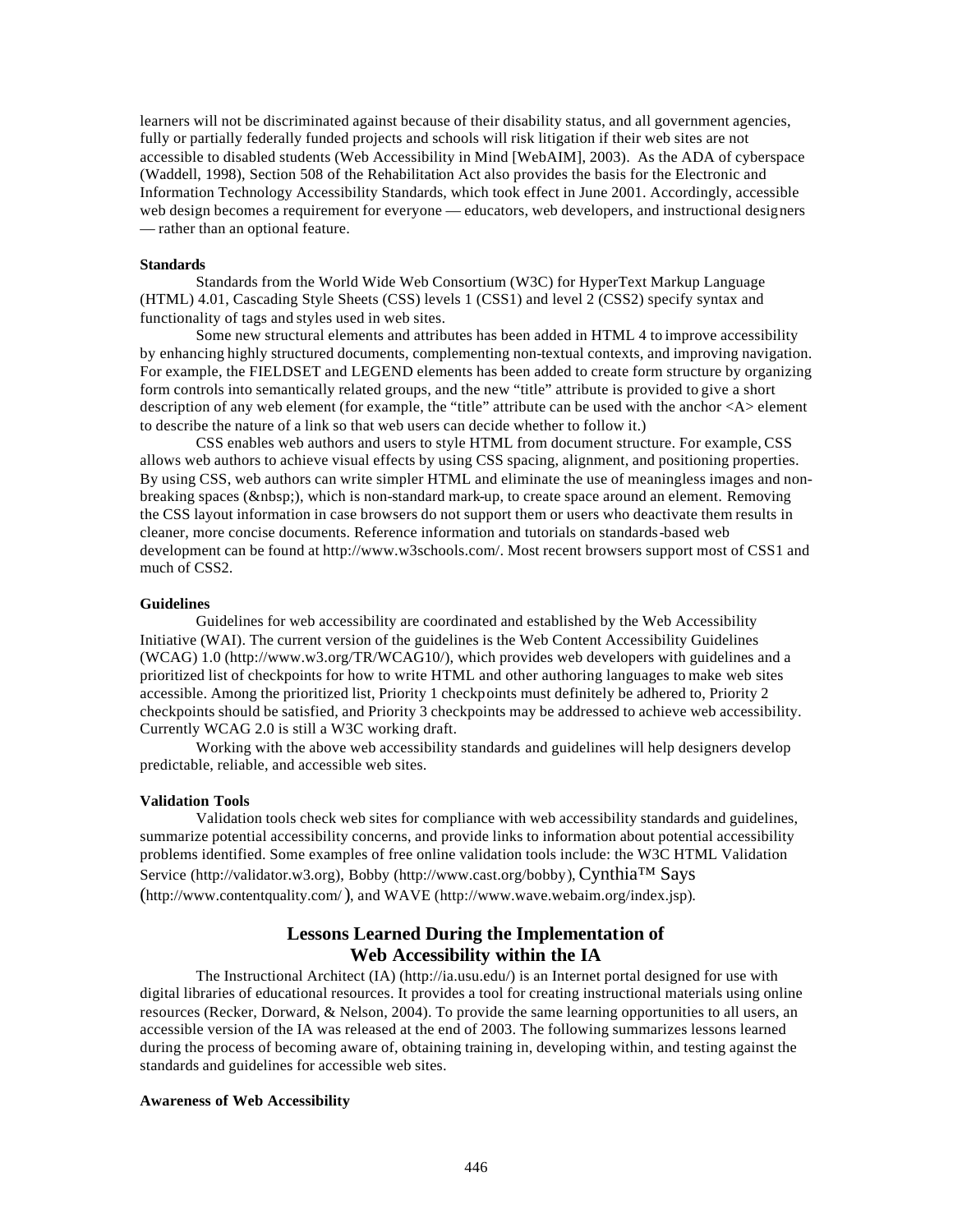Instructional designers and web developers cannot afford to not know or ignore accessibility issue, both from ethical perspectives and according to law mandates. Consider the form shown in Figure 1, which ignores web accessibility issues and is supposed to function as the form in Figure 2.

Because the form fields and button in Figure 1 are not labeled following web accessibility guidelines, blind users who use assistive technology devices such as screen readers will have an experience similar to non-blind users accessing the form with the monitor turned off.

Planning for accessibility in the outset avoids wasting resources during subsequent conversions of inaccessible applications. If instructional designers and web developers keep accessibility in mind and build an accessible site from the beginning, it becomes much simpler to develop and maintain the site costeffectively.

In addition, web developers and instructional designers should be aware that accessibility means accommodating a broad range of users, including visual impairmently users such as low vision, blind, and color-blind users, hearing impairmently such as deaf users, motor impairmently users, and cognitive disabled users. Cognitive disabilities remains the least understood and least discussed type of disability among web developers and instructional designers (Bohman, 2004). As a result, more research is needed to better understand and improve learning opportunities for such learners.

### **Professional Training and Learning Community**

Currently many developers and designers are neither aware of the need for accessibility, nor know how to achieve it. Training programs with complete and well-organized web accessibility tutorials help with both of these issues. For example, the IA team benefited from comprehensive web accessibility training offered by WebAIM (http://www.webaim.org).

Besides professional training, web developers and designers should participate in online web accessibility learning communities to update techniques and share experiences. Along with the evolution of web technologies, new accessibility issues will emerge. The IA team found it helpful to participate in the Accessify Forum (http://www.accessifyforum.com/ ). This provides a forum for sharing lessons and experiences among web accessibility experts, and for being informed about the latest technology and applicable resources.

## **Development**

During the development of web accessibility for the IA, we experienced that to create an accessible web sites is not more difficult and time-consuming if it is properly p lanned for at the outset. In addition, we found that the following approaches very helpful in the development of the accessible IA.

*Use of Cascading Style Sheets (CSS).* The use of CSS enables accessibility primarily by separating document structure and content from layout and presentation. For example, CSS can help avoid "tag misuse". In our case, we initially used TABLE elements in every web page to align content. We later learned that disabled users would be confused and misled by this kind of tag misuse. One example of such confusion happened when blind users access web pages using a screen reader. Because a screen reader will read the table content in a linear way, complicated table structures used just for alignment purpose (embedded with rich COLSPAN and ROWSPAN attributes or nested TABLE elements) will disassociate the real data. As a result, it becomes impossible for blind users to understand the web pages effectively. Furthermore, because accessibility causes the HTML to be more completely defined, separating style from markup with CSS will cause web documents to be loaded more quickly and maintained more easily. In addition, web developers can verify that the simplified structure works effectively when CSS is not applied. Using the simplified structure, web developers only need to make changes to the CSS file to adjust the layout of the web site, rather than changing every page on the site.

Creating an accessible web site doesn't mean that the web site must be boring and graphics-free. Graphics increase accessibility by providing visual cues to help people to understand the content and navigation of the web site better. Following the CSS standards and web accessibility guidelines, the visible aspects of graphics will not pose inaccessible problems to blind users because web developers can provide equivalent alternative text (via the "alt" attribute) that allows blind users to access the content of graphics with their screen reader software. In short, web developers can build accessible web site with an attractive design by following web accessibility guidelines. For example, the CSS Zen Garden site (http://www.csszengarden.com) demonstrates how attractive web sites with different visual appeals based on the same web content can be built with the power of standardized HTML and CSS. In designing the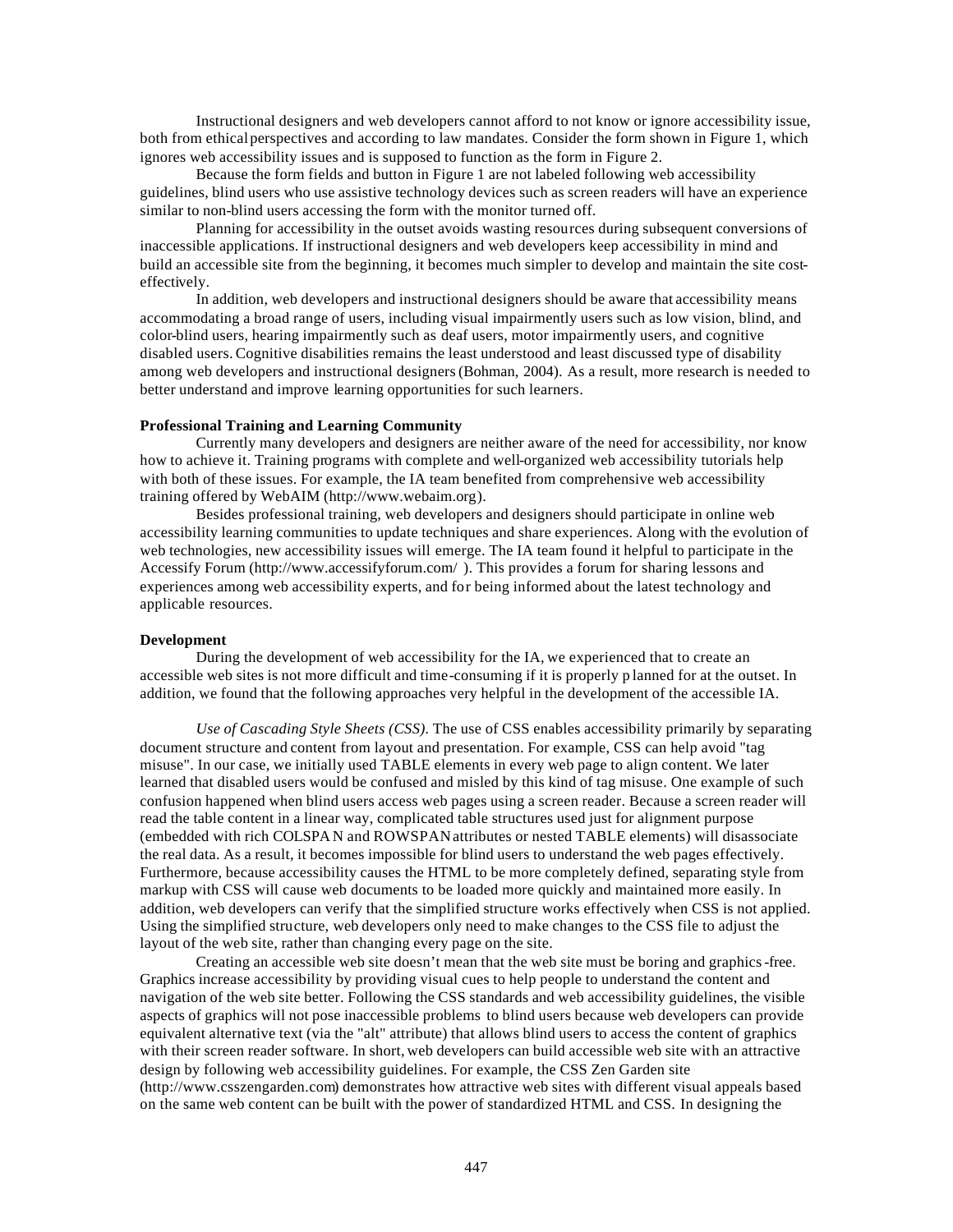accessible IA site, we also benefited from using CSS by creating nine alternative PowerPoint-like background templates to provide useful feature for the IA users. With this enhanced feature, IA users have the opportunity to choose different fonts and backgrounds when creating instruction using the IA to match their subject and grade level. And as a result, their instruction is also accessible.

There is one caveat we would like to share when using CSS during web accessibility implementation. CSS support differs between web browsers, even within different versions of the same web browser. Web developers should test the web site in as many browsers as possible and need to master commonly implemented CSS features to find the best CSS solution for the widest variety of browsers.

*Use of templates*. The use of templates helped the IA web developers separate the HTML from the scripting code, which makes changing and maintaining both the code and HTML files much easier. This separation also prevents interface and web designers from breaking scripting code. Furthermore, accessible templates improved our efficiency in implementing accessibility in two ways: (1) by making the several general templates accessible, most of our work was vastly simplified; and (2) improvements to the accessibility of each page can be made by simply maintaining a few page-specific template files.

*There is no need to create a separate, text-only version.* During the early stage of web accessibility implementation, there were some discussions about whether providing a separate text-only version would help meet the blind learners' needs. In the end, we found it is unnecessary to maintain two versions concurrently. Not only it is hard to maintain two parallel versions, but we found that web developers can meet the needs of blind users by providing equivalent alternative text for all visual elements. In our approach, the web site has an inherent text version already because embedded alternative text will allow blind users to access the content of graphics and other visual materials. Here we want to point out again that it is a misunderstanding that web accessibility implementation means a "text only" approach for blind users. "Text only" practices may remove visual materials which blind users can not view, but also potentially reduce the accessibility of the site for the people with a cognitive disability as the visual materials will help sighted users, especially users with cognitive disabilities, to better understand the meaning and organization of the content.

# **User Testing**

Validation tools are only computer programs, and cannot capture all potential problems with regard to the accessibility of a web site for disabled users. For example, W3C CSS validation tools can help check whether the correct syntax was followed, but they cannot check if CSS actually makes sense or if the resulting layout is actually what was intended. In the same way, Bobby or WAVE can only check whether the web site meet technical requirements; they cannot guarantee that disabled users' experiences regarding web accessibility is equivalent or satisfying.

As such, it is important to find disabled users to test the web site and make sure it is accessible for the widest possible range of disabilities—we recommend that this user testing occurs throughout the development process (Nielsen, 2000).

The design of the accessible IA web site benefited from the suggestions of two blind users. Although we followed the WAI guidelines, these two blind users still encountered small accessibility barriers that did not trigger warnings from the validation tools. For example, the IA has a search function in which users type in keywords and are shown 20 hits at a time. For each hit on an online resource, the IA provides a link called "more info" showing its metadata. Although this page passed Bobby validation, one blind user was confused about the 20 "more info" links read by the screen reader. There was no way for him to figure out which "more info" link was associated with the specific online educational resource. With his feedback, we appended each resource's title to each "more info" link. But in order to not impact on the original visual appearance of the page content, we implemented CSS to hide each appended resource's title.

| accessibility, along with each lesson s benefits and difficulties. |                                                                                                                |                     |  |  |
|--------------------------------------------------------------------|----------------------------------------------------------------------------------------------------------------|---------------------|--|--|
| <b>Lessons Learned</b>                                             | <b>Benefits</b>                                                                                                | <b>Difficulties</b> |  |  |
| Awareness of Issue                                                 | From ethical perspectives and according to law<br>mandates<br>Avoid wasting resources during later conversions | None                |  |  |

Table 1 summarizes the key lessons the IA team learned during implementation of web accessibility, along with each lesson's benefits and difficulties.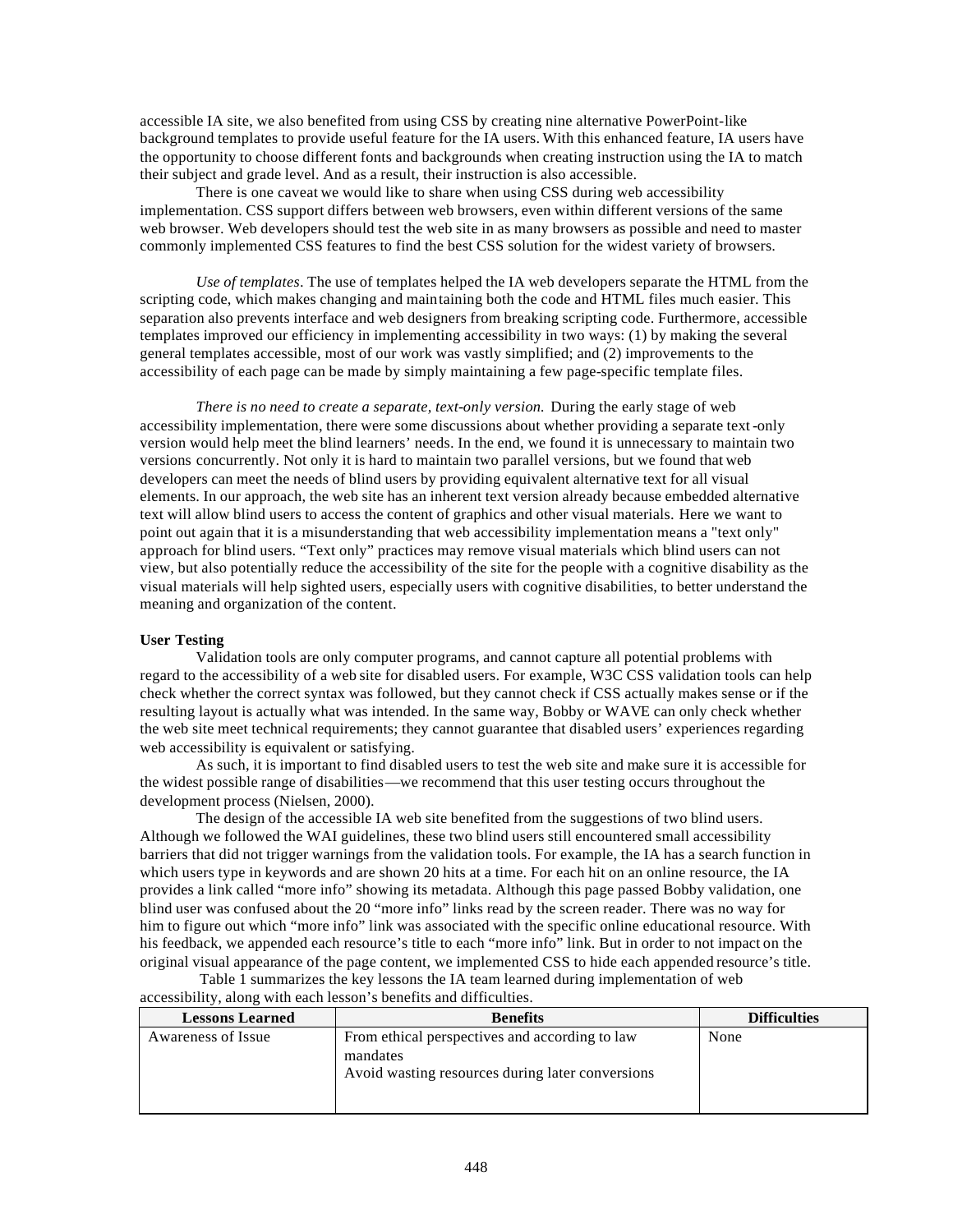| Participation in Professional<br>Training<br>and Learning Community | Become knowledgeable web developer quickly                                                                                                                                      | Cost and Time                                                                   |
|---------------------------------------------------------------------|---------------------------------------------------------------------------------------------------------------------------------------------------------------------------------|---------------------------------------------------------------------------------|
| Development:<br>Use of CSS                                          | By separating document structure and content from<br>layout and presentation, simplify HTML structure<br>Web documents can be loaded more quickly and<br>maintained more easily | CSS support differs<br>between web browsers,<br>thoroughly testing is<br>needed |
| Development:<br>Use of Template                                     | By separate the HTML from the scripting code,<br>changing and maintaining both the code and HTML<br>files are much easier                                                       | Need to learn specific<br>template syntax                                       |
| Development:<br>No Separate Text Version                            | No need to maintain two parallel versions<br>The web site will have an inherent text version already<br>if alternative text is provided for all visual elements                 | Provide equivalent<br>alternative text properly<br>for all visual elements      |
| <b>Iterative User Testing</b>                                       | Only real disabled users' experiences can ensure web<br>accessibility, which no validation tool can guarantee                                                                   | It is difficult to find the<br>widest range of<br>disabled users                |

Table 1. *Lessons Learned in Implementing Web Accessibility.*

## **Discussion**

The IA development team made efforts to design a digital library tool accessible to all users, yet we are still facing web accessibility challenges when using online resources from digital libraries. We find that many of these online resources are inaccessible. For example, some video clips, audio files, images, or flash files don't have equivalent text elements. Since online learning resources are the centerpieces of the IA, how do we continue to make the IA accessible if the resources that IA collects are not accessible? We realize that a good educational web environment can only be built with the cooperation of all instructional designers and web developers. It is the responsibility of instructional designers to initiate and raise awareness that all learning resources need to be created in accessible way. As such, instructional designers must become the change agents to disseminate web accessibility innovation.

Furthermore, as the World Wide Web is global, web accessibility issues should be coordinated at an international level. We hope that countries all over the world consider web accessibility as an important endeavor, and that every country will commit to working cooperatively.

## **Conclusion**

Web accessibility is not always easy to implement, often because many web developers and instructional designers simply do not know enough about the issue. Even some of the more informed developers and designers minimize its importance, or even ignore it altogether (Slatin & Rush, 2003). Because approximately one in five people has a disability affecting the quality of their web experience (Waddell & Thomason, 1998), implementing web accessibility must become a fundamental consideration in the design and development of web-based learning resources and instruction.

# **Reference**

Bohman, P. (2004). Cognitive disabilities part 1: We still know too little, and we do even less. Retrieved August 24, 2004, from http://webaim.org/techniques/articles/cognitive\_too\_little/

Brewer, J., & EOWG Participants (2003). Overview of the Web Accessibility Initiative. Retrieved August 20, 2004, from http://www.w3.org/Talks/WAI-Intro/slide3-0.html

Carnevale, D. (1999). Colleges strive to give disabled students access to online courses. *The Chronicle of Higher Education*. Retrieved July 7, 2004, from Http://chronicle.com/free/v46/i10/10a06901.htm

Closing the gap (2001). *Closing the Gap 2001 resource directory* [Online]. Retrieved July 18, 2004, from http://www.closingthegap.com/rd/index.html